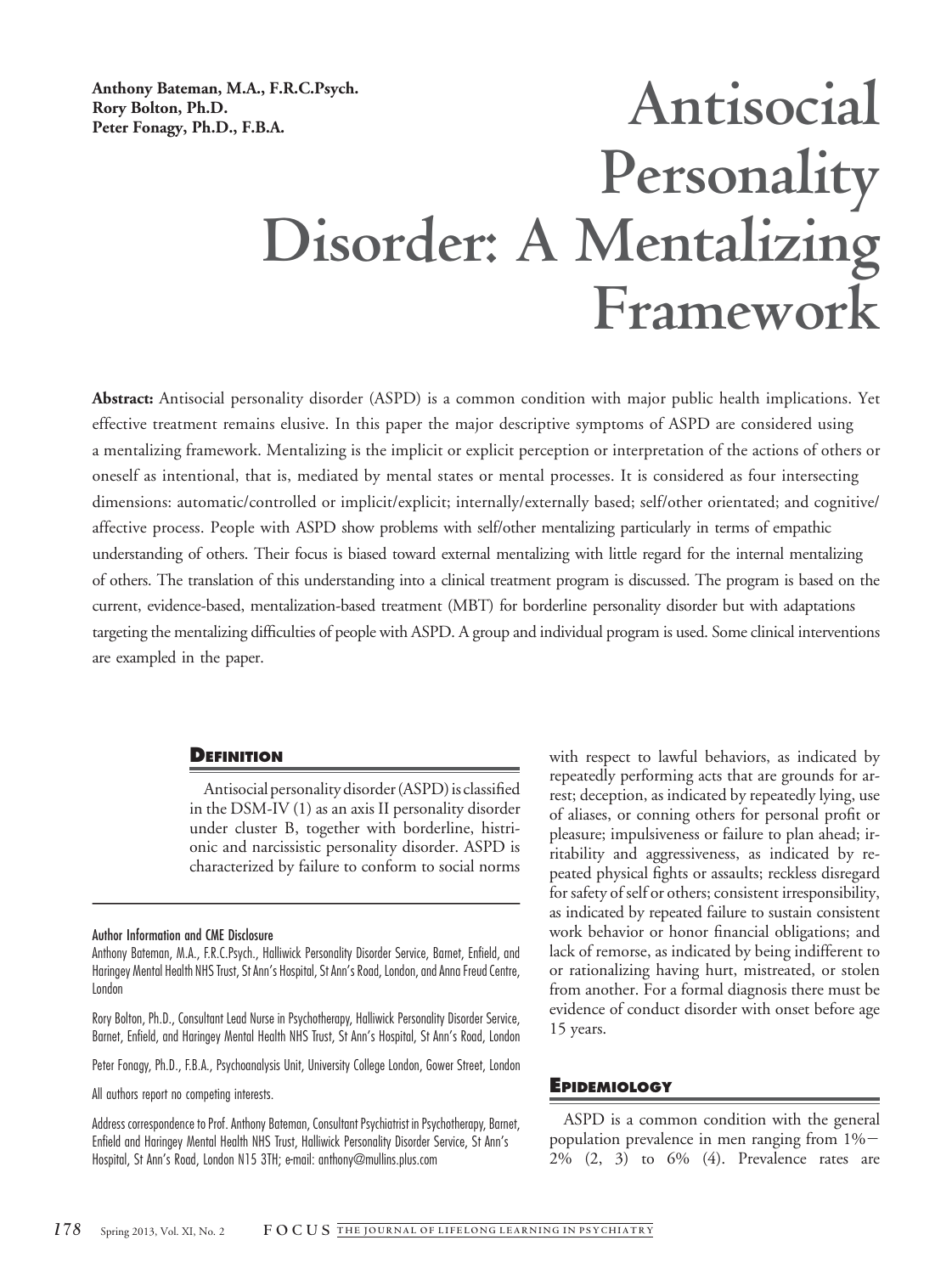consistently higher in men compared with women and, as would be expected, ASPD becomes increasingly common in mental health services, the judicial system, and prison settings (5). It is associated with considerable comorbidity (6), especially with other personality disorders, substance misuse (7), and other axis I conditions (8) (9) and also with increased mortality, particularly at a young age, largely because of reckless behavior (10).

## PUBLIC HEALTH IMPLICATIONS

ASPD has major public health implications. Treatment for those affected by violence costs an estimated  $3\% - 6\%$  of the health budget in the U.K. (11), primarily due to the association with drug abuse, suicide, early unnatural death, violent crime, unemployment, homelessness, and family violence (12, 13). The disorder has a broad impact on families, relationships, and social functioning but also people with ASPD make heavy demands on social services, mental health services, and the judicial system. The disorder has a significant association with high level of imprisonment. In the U.K. prison population, the prevalence of people with ASPD has been identified as 63% male remand prisoners, 49% male sentenced prisoners, and 31% female prisoners (5). Consequently, it has a great economic cost (14).

# **SERVICE PROVISION**

Despite the recognition of its high prevalence and level of psychiatric morbidity, there is evidence that those with ASPD continue to be rejected from services because clinicians believe that treatment is ineffective. Patients with ASPD have mental health needs and present to general mental health services and the criminal justice system but receive only brief intervention or, more likely, punishment. Crawford et al. (15) found that 96% of a study sample met criteria for anxiety disorder and 64% had evidence of alcohol misuse; 50% presented to emergency medical services and 21% were admitted to a mental health inpatient unit during the following year. Despite this, few were provided with follow-up care from mental health services when they presented. Of those that were offered some treatment, levels of alcohol and drug misuse were significantly lower over follow-up, suggesting that general psychiatric support can be useful.

People with ASPD who commit offenses may enter forensic psychiatric services only to be discharged to general mental health services where no treatment is available. More emphasis is needed to avert patients with ASPD being managed in more secure settings and to prevent patients being in-

| Table 1. Personality Disorder and |
|-----------------------------------|
| <b>Mentalizing Dimensions</b>     |

|                         | <b>Personality Disorder</b> |             |            |                 |  |
|-------------------------|-----------------------------|-------------|------------|-----------------|--|
| <b>Dimension</b>        | <b>BPD</b>                  | <b>ASPD</b> | <b>NPD</b> | <b>Paranoid</b> |  |
| Self/other              | $+/+++$                     | $+/+++$     | $+++/-$    | $+++/-$         |  |
| External/<br>internal   | $+ + +/+$                   | $+ + +/+$   | $+/+++$    | $+/+++$         |  |
| Implicit/<br>explicit   | $+ + +/+$                   | $+ + +/+$   | $++/++$    | $+ +/+ +$       |  |
| Cognitive/<br>affective | $+/+++$                     | $++/ -$     | $+ +/+$    | $+ +/+ +$       |  |

appropriately rejected from mainstream services. If a relatively brief and effective treatment can be offered to people with ASPD living in the community, this may reduce contact with the criminal justice system, have the potential to improve the lives of people with ASPD, improve access to services, and also reduce health and nonhealth service costs. These are the aims of a treatment program adapting mentalization-based treatment for people with ASPD, which is the topic of this paper.

## **MENTALIZING**

Mentalizing is the implicit or explicit perception or interpretation of the actions of others or oneself as intentional, that is, mediated by mental states or mental processes (16). It is a multidimensional construct, and breaking it down into dimensional components is helpful in understanding mentalizationbased treatment (MBT) (17). Broadly speaking, mentalization can be considered as four intersecting dimensions: automatic/controlled or implicit/explicit; internally/externally based; self/other oriented; and cognitive/affective process (Table 1). Each of these dimensions possibly relates to a different neurobiological system ("Broadening the scope of the mentalization based approach to psychopathology: mentalization as a multi-dimensional construct." Unpublished study of Luyten P, Fonagy P, Mayes LC, Vermote R, Lowyck B, Bateman A). The key to successful mentalizing is the integration of all the dimensions into a coherent whole. None of us manage to integrate all components of mentalizing all of the time, and nor should we. Normal people will, at times, move from understanding their own motives and those of others according to their consideration of what is in the mind, to explanations based on the physical environment ("I must have wanted to because I did it"; "If they behave like that, they obviously want to spoil everything"). This move from an evaluation of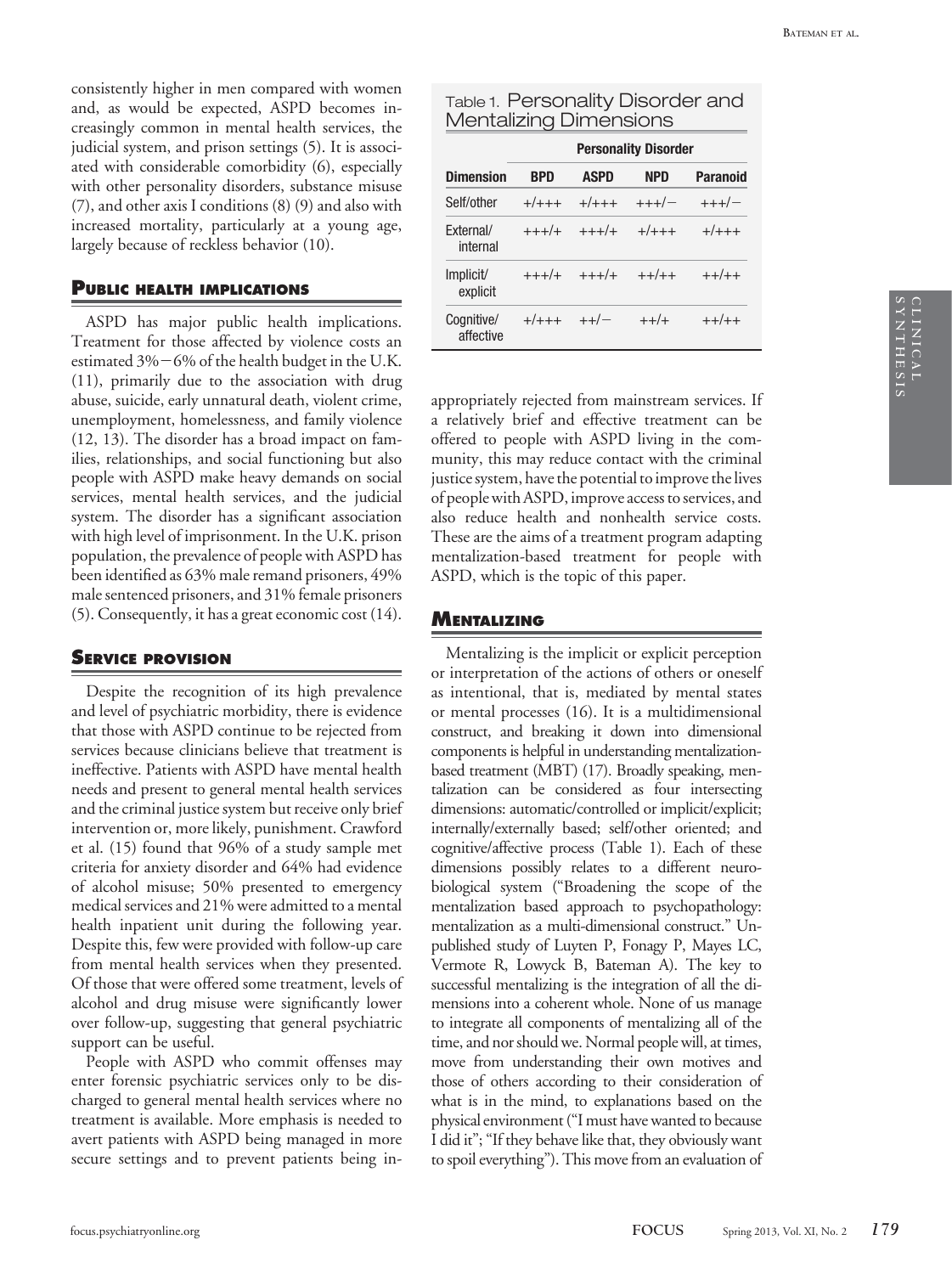mental process to a focus on physical actions as an explanation is particularly true in powerful affective states when our cognitive processes fragment in the face of a wave of emotion.

# IMPLICIT (AUTOMATIC) AND EXPLICIT (CONTROLLED) MENTALIZING

Implicit mentalization is a nonconscious, unreflective, procedural function. As Simon Baron-Cohen put it, "We mind-read all the time, effortlessly, automatically and mostly unconsciously" (18). Explicit mentalization is only likely to happen when we hit an interactive snag (19). Explicit mentalization, particularly when it is of a higher order, can be the apparent substance of psychological therapy, for example the patient is asked to reflect upon his awareness of what someone else might think about the same situation or the patient is asked to evaluate his own thoughts and appraise them more carefully against some agreed criteria. It is important to note that explicit mentalization (metacognition) can only be considered genuine and productive when the link between these cognitions and emotional experience is strong. This is a problem in people with ASPD, who may be asked during treatment to undertake explicit mentalizing but who do not attach any emotional salience to the understanding.

## SELF AND OTHER MENTALIZING

Impairments and imbalances in the capacity to reflect about oneself and others are common, and it is only when they become more extreme that they begin to cause problems. People with ASPD become expert at reading other people's minds and misuse this ability or exploit it for their own gain. Other individuals may focus on themselves and their own internal states and become experts in what others can do for them to meet their requirements. These are narcissistic characteristics. Thus excessive concentration on either the self or other leads to one-sided relationships and distortions in social interaction. Inevitably this will be reflected in how patients present for treatment and interact with their clinicians.

#### EXTERNAL AND INTERNAL MENTALIZING

Internal mentalizing refers to a focus on one's own or others' internal states (i.e., thoughts, feelings, desires); external mentalizing implies a reliance on external features such as facial expression and behavior. This is not the same as the self/other dimension which relates to the actual object of focus; mentalization focused on a psychological interior may be self or other oriented. This is discussed in relation to ASPD later.

Cognitive and affective mentalizing. The final dimension to consider relates to cognitive and emotional processing – belief, reasoning, and perspective taking on the one hand and emotional empathy, subjective self-experience, and mentalized affectivity on the other (20). A high level of mentalizing requires integration of both cognitive and affective processes. People with antisocial personality disorder invest considerable time in cognitive understanding of mental states to the detriment of both their own affective experience (21) and that of the other person.

Since normal people lose mentalizing and the process itself fluctuates naturally, for example with context and mood, it follows that personality pathology does not simply arise because of a loss of mentalizing. It occurs for a number of reasons. First, it matters how easily we lose our capacity to mentalize: some individuals, for instance, are sensitive and reactive, rapidly moving to nonmentalizing modes in a wide range of contexts. Second, it matters how quickly we regain mentalizing once it has been lost. We have suggested that a combination of frequent, rapid, and easily provoked loss of mentalizing within interpersonal relationships, with associated difficulties in regaining mentalizing and the consequent lengthy exposure to nonmentalizing modes of experience, is characteristic of borderline personality disorder (22). Third, mentalizing can become rigid, lacking flexibility. People with paranoid disorder, for example, often show rigid hypermentalization with regard to their own internal mental states and lack any real understanding of others (23, 24). At best they are suspicious of motives and at worst they see people as having specific malign motives and cannot be persuaded otherwise. The mental processes of people with ASPD are less rigid than those found in paranoid people. Finally, the balance of the interesting dimensions of mentalizing can be distorted. As we have mentioned, patients with narcissistic personality have a well-developed self-focus but a very limited understanding of others (25). In contrast, patients with ASPD are experts at reading the inner states of others from a cognitive perspective while being unable to identify empathically with their state, i.e., they demonstrate reasonable other/ cognitive mentalizing but lack aspects of other/ affective mentalizing. In addition they misuse their cognitive/other mentalizing abilities to coerce or manipulate others. It is also likely that they avoid self/affective states and so fail to develop any real understanding of their own inner world and their motives (21). Finally, people with ASPD lack the ability to read certain emotions, or perhaps even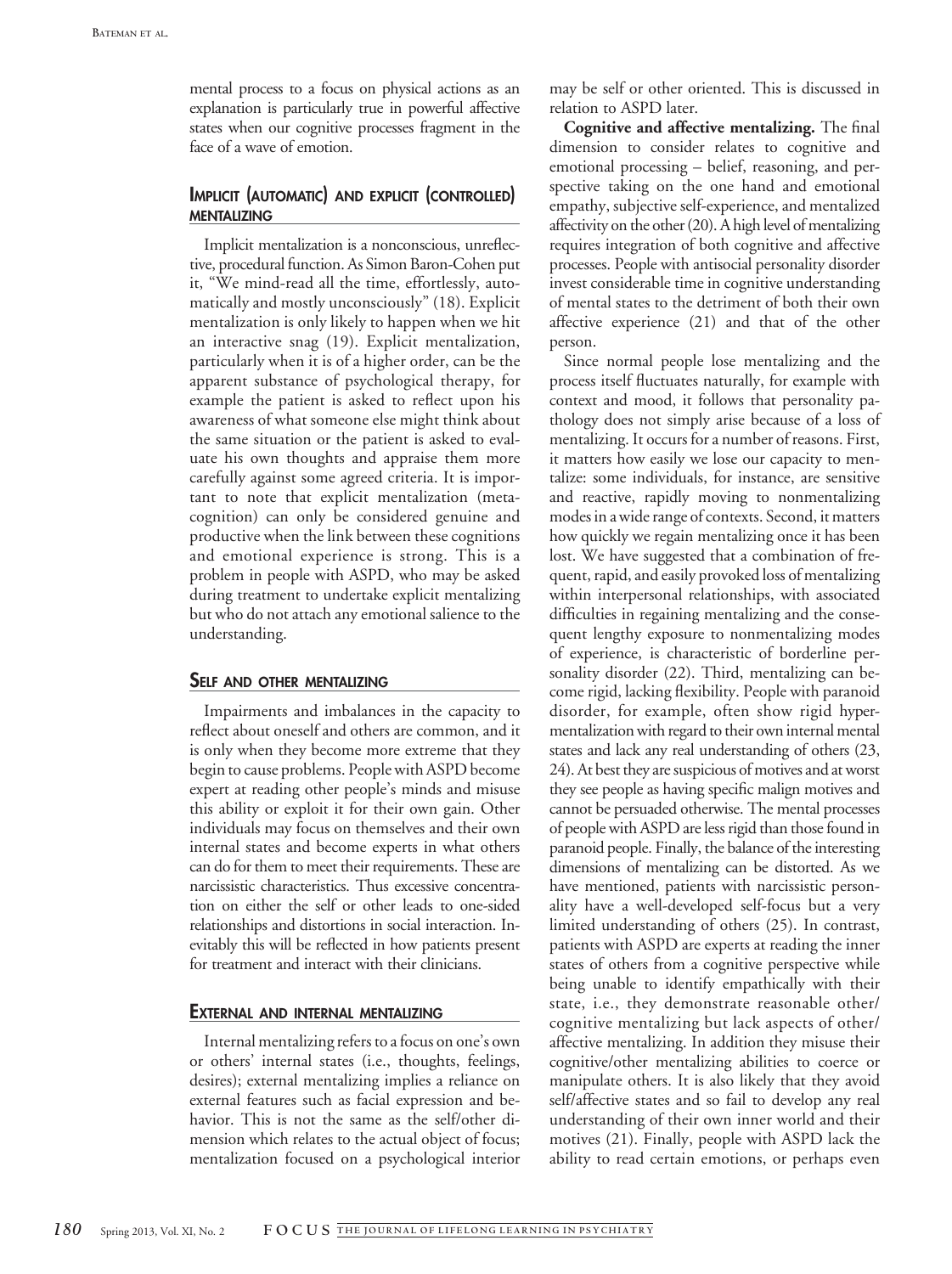a range of emotions, accurately. This is the externally based focus of mentalizing. While this formulation of the mentalizing problems in ASPD is speculative it forms the basis for further research and is supported to some degree by our current knowledge.

# **NEUROBIOLOGY**

The link between ASPD and the affective and external components of mentalizing is well established both developmentally and in adults. Marsh and Blair (26) in a meta-analysis of 20 studies showed a robust link between antisocial behavior and specific deficits in recognizing fearful expressions, an external component of mentalizing. This impairment was not attributed solely to task difficulty. Failure to recognize fearful faces implies dysfunction in neural structures such as the amygdala that subserve fearful expression processing. Youths with conduct problems have been shown to have a hypo-activation of their amygdala in response to pictures normally considered emotionally arousing, particularly where a potentially painful aggressive act was depicted (27). Amygdala hyporesponsiveness may indicate a dysfunction in limbic structures leading to reduced responsiveness of the amygdala to fearful faces and consequent impairment in recognizing distress cues in others. This leads to a lack of empathy and deficient control of aggressive behavior, which would normally be inhibited by observation and empathic identification of distress in another (affective/other mentalizing). Alternatively we may see these abnormalities as reduced sensitivity to stimuli indicating threat (fearlessness). Developmentally it is likely that preferential amygdala responses to fearful faces are reserved for the modulation of vigilance primarily in threatening situations rather than subserving recognition of social cues in everyday situations. However, constitutional fearlessness would stop infants from regularly seeking their attachment figure when experiencing distress; this intersubjective experience of relating in an attachment context may be critical for the normal development of mentalizing and social cognition (28). Mentalizing inhibits unwarranted aggression. So there may be a complex interaction between constitutional fearfulness and its effect on the development of the normal inhibitory factors protecting against antisocial interaction.

In contrast amygdala hyper-responsiveness has also been observed in some individuals. They show a hyperactivation of the amygdala on seeing a hand shut in a door or a foot being stamped on (29). Here, amygdala responses in conduct-disordered youths

correlated with parents' ratings of daring behavior and sadism. Increased amygdala response may indicate excitement or enjoyment of others' pain. The suggestion here is that for some individuals these images may generate an unusual level of enjoyment rather than empathetic concern. In either case, the dysfunction of emotional resonance or empathy appears to be linked to vulnerability for antisocial behavior and the clinical and theoretical exploration of this relationship appears warranted. Examining the role of empathy, the ability to understand and care about the emotions of others, in antisocial individuals Baron-Cohen found that lack of care for others led to antisocial and destructive behaviors possibly due to a partial but fundamental impairment of mentalizing, "mindreading without empathizing" (30).

More recently other researchers (e.g., 31) have suggested that antisocial actions and psychopathy may be associated with abnormal attention to socially relevant cues such as scanning the eyes, and that dysfunction in attentional mechanisms underlies emotion recognition deficits (32, 33). Lack of attention to the eyes implies a more general problem with the external component of mentalizing and loss of association and interest in links to internal mental states. This suggests there may be an extensive reduction in ability to recognize emotions in others rather than a specific diminution in ability to recognize fear. If deficits in processing emotion cues are pervasive, which would be consistent with the idea of reduced external mentalizing, there are likely to be widespread difficulties in those social and interpersonal interactions requiring empathic and emotional responsiveness. Misreading emotion cues, or more likely not even registering them, will make it more difficult to understand the subtleties of others' perspectives. Certainly the internal affective state, which is a key component of empathy and mentalizing of the other person, will remain a mystery. So, although not recognizing others' distress cues may be important (34, 35), additional, more wideranging problems related to social and emotional functioning may contribute to the problems facing people with ASPD. This has important clinical implications.

## CLINICAL IMPLICATIONS

Effective treatment offered to patients presenting to mental health services may improve not only the life of patients but also their families by improving social function of patients and reduce costs to the health and criminal justice systems by reducing aggressive acts that bring people with ASPD into contact with the law.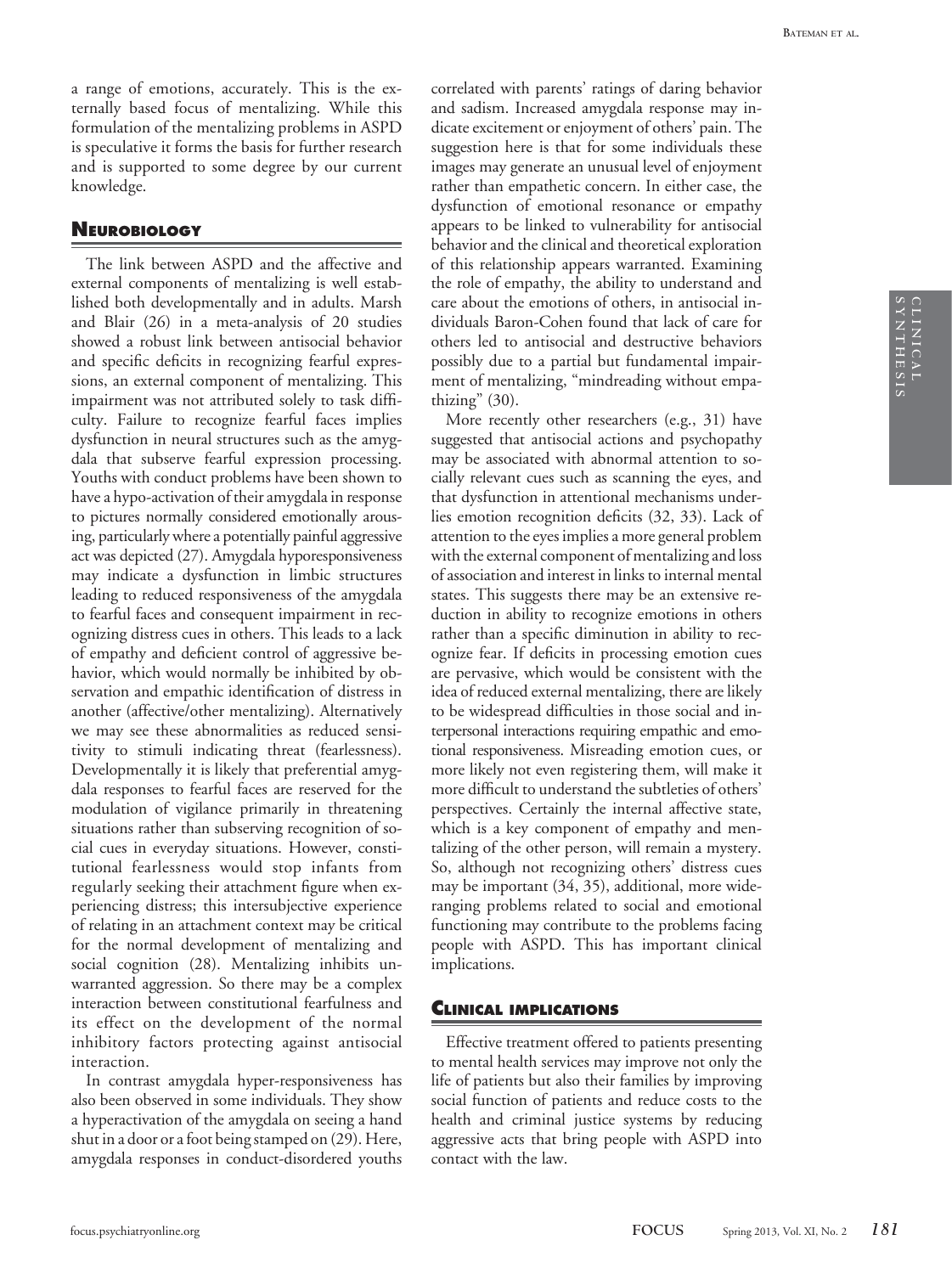Traditionally there has been a lack of confidence and considerable skepticism from clinicians regarding psychological treatments and management options of patients with ASPD because of the inherent challenges associated with working with this group (36, 37). Interventions for some of the symptoms associated with antisocial personality disorder have been developed, principally for the treatment or management of aggression. However, the relevance of anger management programs may be limited. Anger is not explicitly included in the diagnostic criteria for antisocial personality disorder, and while anger may be related to impulsivity and aggression, reducing anger may not reduce impulsivity and aggression. Equally, when delivered to offenders, anger management interventions may reduce levels of anger without having an impact on offending, aggressive, or violent behaviors if the causes of those behaviors in an individual are unrelated to anger.

Interventions have been developed with the aim of reducing offending behavior. These include a wide range of cognitive and behavioral interventions (38– 40) and to a lesser extent therapeutic communities (41). Within the U.K. criminal justice system the use of cognitive and behavioral interventions such as reasoning and rehabilitation (42) and enhanced thinking skills (43) is widespread.

Only a small number of careful research studies have been conducted among people with ASPD, so the evidence base for the treatment and management of this patient group is limited (44, 45). Most studies have been done in the context of penal programs, and few have been undertaken in general mental health settings. An early review by Vennard et al. (46) concluded that CBT methods combined with training in social skills and problem solving gave the most positive results with both juvenile and adult offenders, in terms of recidivism. However, even this complex intervention did not achieve large reductions in reoffending with mixed groups of offenders. Therapeutic communities were found to have the lowest success rate (47). There is some more recent but limited evidence for the effectiveness of cognitive behavioral therapy (CBT) alone. Data from a pilot randomized controlled trial in a general mental health setting of individual CBT among men with ASPD suggested that psychological treatments may have a role to play in helping to reduce the likelihood of reoffending (48).

More specific targeting of the emotional deficits found in ASPD may be more appropriate. If the deficits are restricted to fear and sadness this suggests interventions focused on increasing understanding and internalization of these specific

emotions. However the current finding of more pervasive deficits suggests training of all emotions is likely to be useful, and indeed a recent study (49) has found emotion recognition training (ERT) across emotions and modalities to be effective for reducing problematic behaviors in children with high-callous unemotional traits.

# MENTALIZATION-BASED TREATMENT (MBT)

Trials of MBT have shown it to be effective for BPD. These trials have included patients with ASPD. In a trial comparing MBT with structured clinical management (SCM) for patients with BPD, a subanalysis of the data showed that MBT was more effective than SCM in patients with ASPD (Unpublished [2012] study of Bateman, A and Fonagy, P). While the effectiveness of both treatments was attenuated in people with ASPD, this suggests that people with ASPD may benefit from a more focused program on their mentalizing problems. This study also suggested that MBT was superior to SCM in patientswith comorbid axis II personality disorder. If MBT is more beneficial for patients whose BPD is embedded in other personality problems, how can we explain the paradox that treatment specifically designed for BPD may be beneficial for those with additional problems beyond the target of the therapy and, if so, could it be adapted appropriately for patients with different mentalizing problems such as those outlined for ASPD. We have limited data to answer this question. We may hypothesize that first, while MBT was designed for BPD, it may have broader scope. Mentalizing is a key component of self-identity and a central aspect of interpersonal relationships and social function. Thus, improvements in mentalizing may have an impact on a range of disordered mental processes whatever the source of pathology. If PD is conceptualized as a serious impairment in interpersonal relationships, intimacy, identity, and self-direction (50), enhancing mentalizing might benefit PD as a whole, regardless of subtype.

MBT integrates cognitive and relational components of therapy and has a theoretical basis in attachment theory. MBT was developed for people with borderline personality disorder and therefore focused on mentalizing problems associated with high emotional arousal in the context of attachment relationships. Adaptation of this basic model is necessary for people with ASPD not only because their mentalizing problems differ from those found in BPD but also for a number of other descriptive reasons. First, people with ASPD are more likely to demonstrate over-control of their emotional states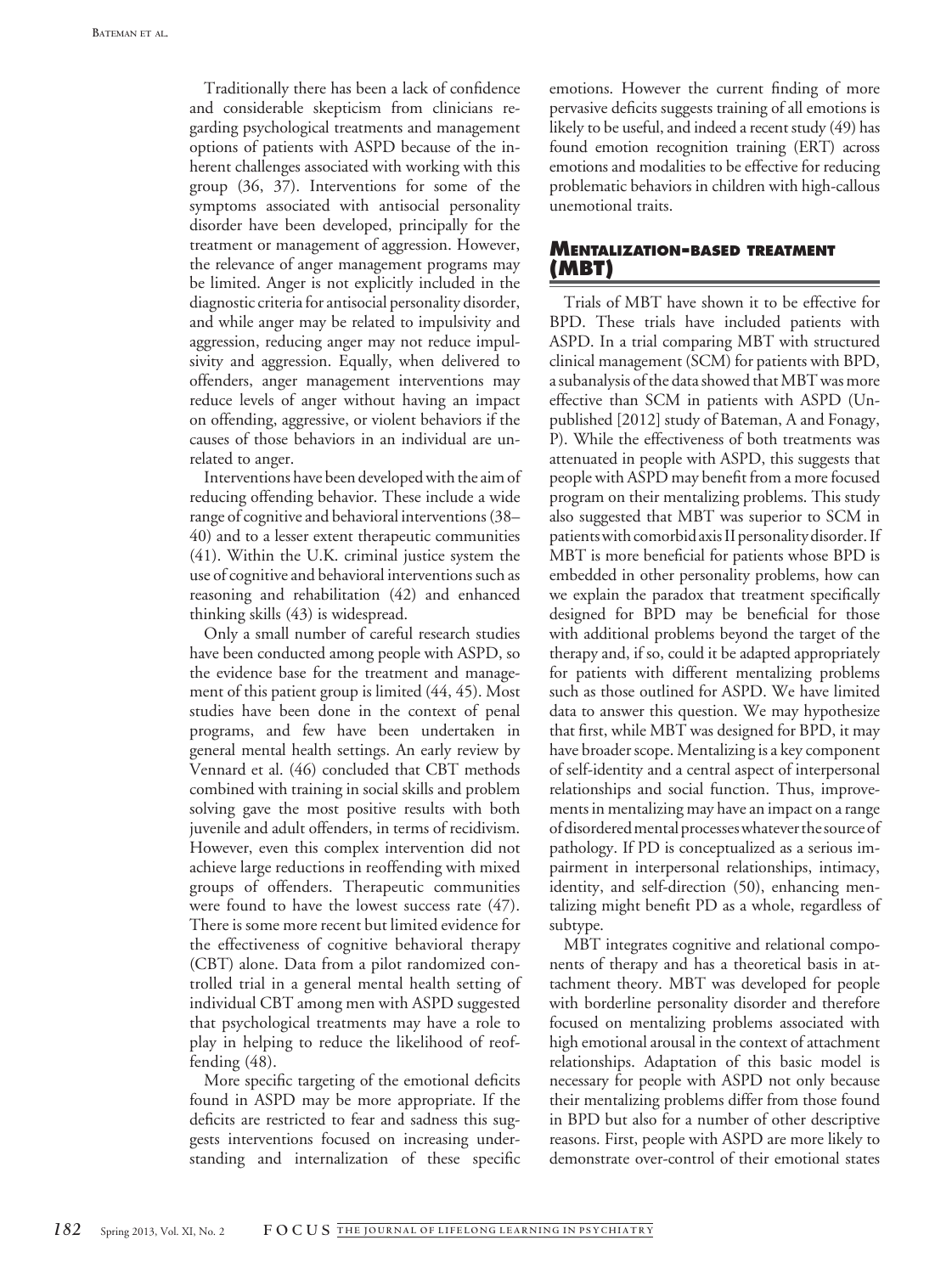within well-structured, schematic attachment relationships rather than under-control in chaotic attachment relationships, which are more commonly found in people with BPD. Second, people with ASPD tend to seek relationships that are organized hierarchically, with each person knowing his or her place, whereas people with BPD tend to struggle to reach consensus and shared respect. Third, it is specifically threats to the hierarchical order of relationships that lead to arousal within the attachment system in people with ASPD; this triggers an inhibition of mentalizing that in turn leads to fears of inability to control internal states. It has been suggested that the internal state most feared by people with ASPD are threats to self-esteem (51). Patients with ASPD inflate their self-esteem by demanding respect from others, controlling the people around them, creating an atmosphere of fear. This maintains pride, prestige, and status. Loss of status is devastating as it potentially reveals shameful internal states that threaten to overwhelm, so any threat of loss of status becomes firmly rooted as a dangerous reality that has to be dealt with by physical force. Momentary inability to mentalize, to see behind the threats to what is in the mind of the person apparently threatening them, means they have no way of keeping out a rapidly lowering self-esteem and loss of position. Emotional capacities such as guilt and love toward others and fear for the self may protect from engaging in violent behavior but the loss of mentalizing and the embryonic ability of these patients to experience such feelings prevent mobilization of these inhibitory mechanisms. Fourth, if the reduction in ability to recognize others' emotions is more pervasive than being restricted to fear and sadness, then a focus in treatment on recognition of all emotions in others is essential. Finally fear for the self is often absent and violent impulses are uninfluenced by the emotional expressions of others, which go unrecognized. Indeed the consequences and dangers of aggression become secondary.

# FOCUS OF MBT FOR ASPD

In the light of the theoretical and clinical understanding of the roots of violence in people with ASPD outlined in this paper, MBT for ASPD focuses on:

- 1. Understanding emotional cues: external mentalizing and its link to internal states
- 2. Recognition of emotions in others: other/ affective mentalizing
- 3. Exploration of sensitivity to hierarchy and authority: self/cognitive
- 4. Generation of an interpersonal process to understand subtleties of others' experience in relation to ones' own: self/other mentalizing
- 5. Explication of threats to loss of mentalizing which lead to teleological understanding of motivation: self/other mentalizing and self/ affective mentalizing

Mentalizing group therapy is the core mode of treatment. Individual sessions with the group clinician are offered monthly to process problems experienced in the group. This treatment format has been outlined elsewhere (21). Group work is essential for people with ASPD. Many people with ASPD live within a subculture of barely restrained violence and implicit threats; in this regard they are more likely to be influenced by their peer group than by clinicians who they see as unlikely to understand the socio-cultural context in which they live. More importantly, group work stimulates a hierarchical process within a peer group, which can be harnessed in vivo by the clinicians to explore the participant's sensitivity to hierarchy and authority and their mentalizing distortions.

# PRINCIPLES OF MBT GROUP FOR ASPD

MBT is underpinned by two main principles (52):

- 1. Any intervention that facilitates the development of mentalizing may be used.
- 2. There must be a concomitant avoidance of interactions that decrease mentalizing or maintain nonmentalizing.

These principles apply in MBT for ASPD. In addition, as a heuristic, the interventional process used for each of the 5 foci outlined above can be divided into mentalizing education and mentalizing process components. A few important clinical areas will be summarized here to illustrate aspects of MBT for ASPD.

Mentalizing education. In order to stimulate an understanding of emotional cues, a series of introductory groups includes sessions on the nature of emotion, facial expressions, and other nonverbal behaviors, including tone of voice, gesture, eye movement and gaze, and posture, along with the nature of truth telling and lying and the nonverbal signals associated with both. Sessions are provided about the form that relationships take in terms of mutuality versus hierarchy. A series of focused discussions has been developed in which patients are asked to give examples. Initially impersonal, nonintimate examples are requested to guard against harmful induction of shame. For example the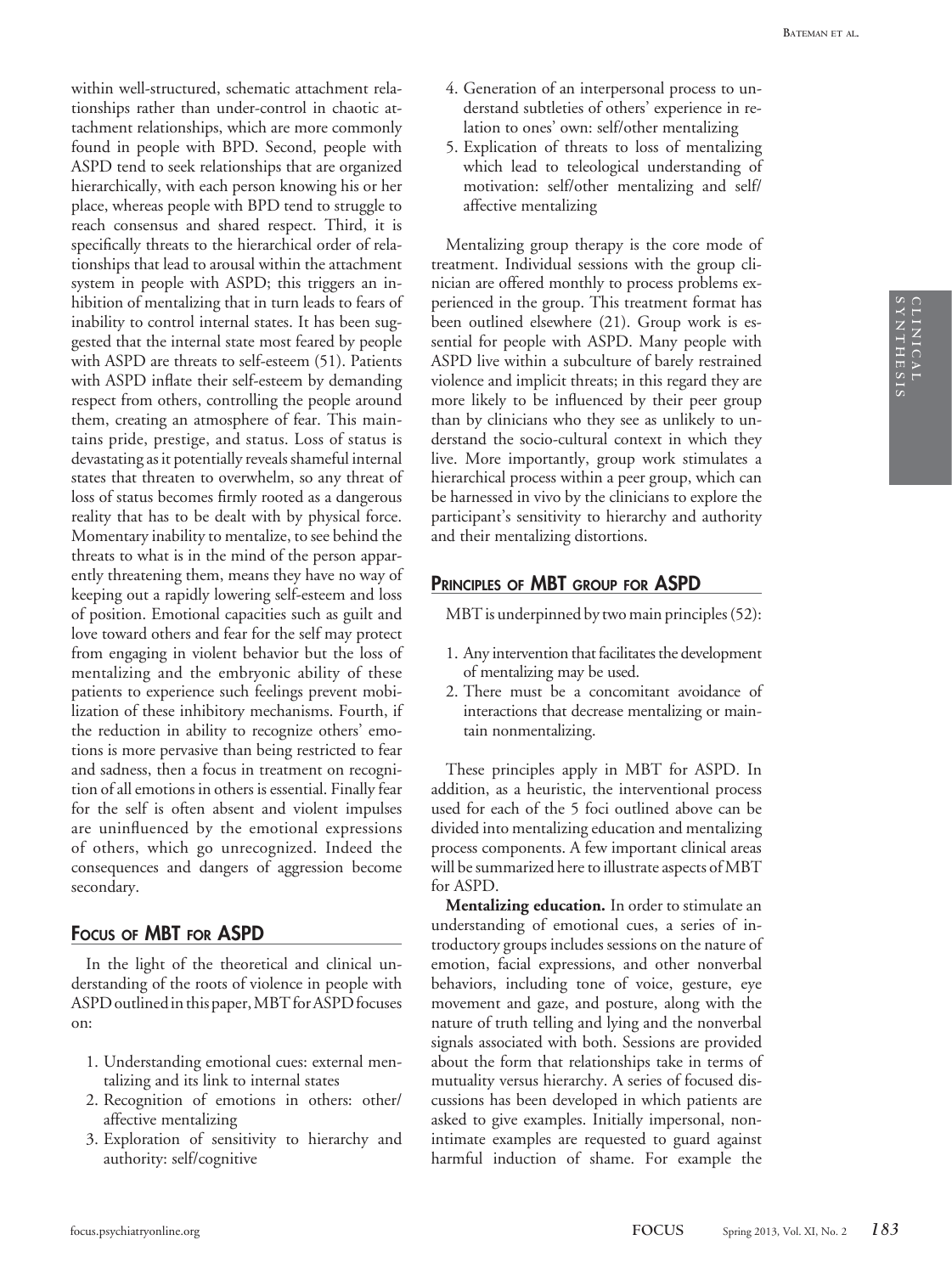patients may be asked to talk about events that they have observed but not participated in or discuss a relationship a friend has with a partner. This request often stimulates stories about the interaction people with ASPD have with police whom they experience as targeting them and trying to triumph over them. The final session in this series of 12 sessions focuses on the treatment process itself and the difficulties that patients might encounter in treatment. This session includes discussion about what to do in situations commonly encountered in treatment, e.g., feeling diminished by another member of the group, disliking someone in the group (including the clinician), feeling misunderstood, interpersonal triggers that mobilize aggression.

Mentalizing process. The clinician facilitates an interactional group process and to do so takes a degree of authority. This authority is specified at the beginning of treatment in terms of a directive to the clinician to begin each group with a "go-around," that is, asking each patient if he has any incidents or concerns that he would like help with during the group ("Is there anything that you definitely want some help with from the group today and would not like to leave without having talked about it?"). The clinician should not be deflected from this task. All patients should have answered this question, even if only to a limited extent, during the first 10 minutes. It is explicitly recognized between the patients and the clinician that this is a position of control and authority on the part of the clinician but that it is in the service of a therapeutic task. It requires the patients to be subservient to some degree.

Once the go-around is complete, the clinician opens up the group and becomes the"servant" of the patient group while maintaining his/her authority to direct the group to keep to task. In the context of a patient starting to discuss an incident in his life, the clinician does not focus on the content of the story but more on the affect that may be expressed by the individual as he tells the story. It is important to ask the person to talk about himself and not to allow him to spend considerable time outlining the faults of others. This is common for people with ASPD but distracts from the focus, which is for the patient to identify how he feels (self-affective mentalizing) and also for the other members of the group to monitor him closely using their external mentalizing process to grasp how he feels (other-affective mentalizing). The clinician asks two questions first, what do the others think the story-teller feels and second, what makes them suggest the person has such a feeling. Following discussion the clinician may ask for corroboration from the story-teller of the experience of the others in the group and explore differences between their sense of the story-tellers

feeling and his own identification of how he feels. This increases the links between external and internal mentalizing and encourages the participants to ask each other about internal states ("You come across as hurt but you say you are angry. Can you describe the difference between those feelings for you and if you think there is some 'hurt' in there?").

Some treatments for ASPD use interventions with the aim of stimulating an individual to consider the effect of his actions on others, for example restorative justice programs and victim impact programs. MBT for ASPD does not involve the victims of crime and is more concerned with helping the individual manage violent impulses. This is mentioned here primarily because clinicians may naturally ask patients about their thoughts of the "other's" (victim) experience or, in the case of incidents with the police and others in the justice system, about their motives. This type of intervention is problematic in people with ASPD because they do not experience mental pain and internal affective states, for example guilt, associated with the other's state of mind. Such interventions are a more useful intervention in patients in whom conflict, when engendered by recognition of painful experience of the other, is aversive through a process of empathic identification. This ability may be present in some patients with less severe ASPD but more commonly it is only rudimentary; the experience of the other person, in so far as it affects the other person, is of little interest to people with ASPD. Attempts to generate conflict and guilt in ASPD, for example by asking patients in group therapy to think about the victim, are therefore relatively ineffective in inducing change and may be harmful to some degree by maintaining nonmentalizing. Instead, as discussed earlier, participants are asked not so much to consider their effect on others but more to consider the emotions of others and how they have come to their opinion. In effect the patient has to describe his external mentalizing evidence, that is what has been noticed about the others' behavior, appearance, eye movement. This is followed by work on linking that evidence to the internal state of the other person and reappraising it if necessary. While external mentalizing evidence allows inferences about internal states of others, it is only explicit mentalizing process that can confirm or disconfirm suppositions.

Challenging teleological explanations. Finally, understanding motivation of others and giving meaning to relationships is commonly based on teleological explanation. People with ASPD experience underlying motivations according to outcomes in the physical world. Teleological understanding is a nonmentalizing process and yet has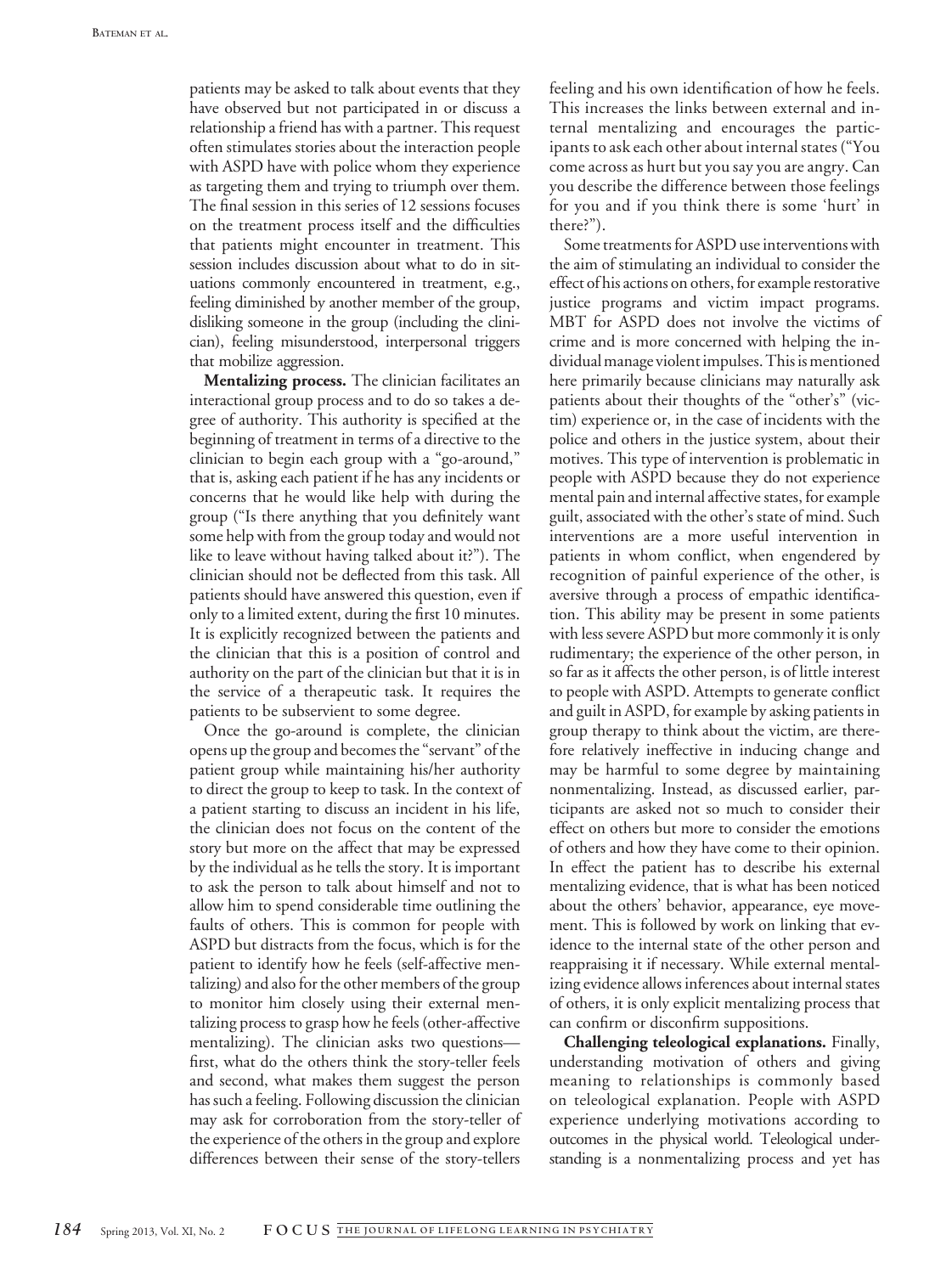# CLINICAL EXAMPLE

The clinician explained that he felt anxious and somewhat frightened when one of the patients was making threats toward another patient.

Threatening patient: You have no need to be frightened.

Clinician: But I feel that way.

Patient: No you don't. You just say you are. If you were frightened you would have got out of the room.

Clinician: I was scared but not frightened enough to run out.

Patient: Then that is your problem. You don't need to be frightened like a nancy boy.

Clinician: What is it that makes you say I don't need to be scared.

Patient: Look. Answer this question - did I stand up? Clinician: I am not sure what that has to do with how I feel.

Patient: Answer the question. Did I stand up?

considerable persuasive power for people with ASPD. What happens in the physical world has more meaning than what is going on in the mind and motivations are understood in terms of what occurs in the physical world rather than what is expressed emotionally. One patient talking about his girlfriend stated, "I know that she loves me because she does what she is told. She is well trained and I always make sure that she performs." Such statements need to be explored or challenged according to MBT principles. One principle defined in the original manual for BPD is the juxtaposition of the clinician's mental states with those of the patient. This can be especially important when patients in the group deny emotional states in others.

# **CONCLUSIONS**

MBT for ASPD is based on a mentalizing understanding of the psychological problems of people with ASPD. The clinical interventions follow from this theoretical framework. Whether it will be effective in helping a neglected group of patients remains to be seen and it is currently the subject of a randomized controlled trial.

## **REFERENCES**

- 1. American Psychiatric Association: Diagnostic and Statistical Manual of Mental Disorders, Third Edition (DSM-III-R). Washington, American Psychiatric Association, 1987
- 2. Torgersen S, Kringlen E, Cramer V: The prevalence of personality disorders in a community sample. Arch Gen Psychiatry 2001; 58:590–596 doi: 10.1001/archpsyc.58.6.590

Clinician: No

Patient: Well that tells you. Clinician (puzzled): What?

Patient: You only need to feel frightened if I stand up. Have I ever stood up in a session? No so you don't need to feel frightened.

In this episode the patient has no empathic identification with the clinician's emotional state and dismisses his feeling as being unnecessary and without foundation. The feeling of the clinician would have credence for the patient only if there was a change in the physical world, namely that the patient stands up.

This episode was explored further at the insistence of the clinician as it illustrated the lack of mentalizing of the affective state of the other person, in this case the clinician, and the failure to identify with the clinician's internal state and respond empathically.

- 3. Coid J, Yang M, Tyrer P, Roberts A, Ullrich S: Prevalence and correlates of personality disorder in Great Britain. Br J Psychiatry 2006; 188:423–431 doi:10.1192/bjp.188.5.423
- 4. Robins LN, Price RK: Adult disorders predicted by childhood conduct problems: results from the NIMH Epidemiologic Catchment Area project. Psychiatry 1991; 54:116–132
- Singleton N: Psychiatric morbidity among prisoners in England and Wales. Office of National Statistics, 1998
- Swanson MC, Bland RC, Newman SC: Epidemiology of psychiatric disorders in Edmonton. Antisocial personality disorders. Acta Psychiatr Scand Suppl 1994; 376:63–70 doi:10.1111/j.1600-0447.1994.tb05792.x
- 7. Compton WM, Conway KP, Stinson FS, Colliver JD, Grant BF: Prevalence, correlates, and comorbidity of DSM-IV antisocial personality syndromes and alcohol and specific drug use disorders in the United States: results from the national epidemiologic survey on alcohol and related conditions. J Clin Psychiatry 2005; 66:677–685 doi:10.4088/JCP.v66n0602
- 8. Lenzenweger MF, Lane MC, Loranger AW, Kessler RC. DSM-IV personality disorders in the National Comorbidity Survey Replication. Biol Psychiatry 2007; 62:553–564
- 9. Goodwin RD, Hamilton SP: Lifetime comorbidity of antisocial personality disorder and anxiety disorders among adults in the community. Psychiatry Res 2003; 117:159–166 doi:10.1016/S0165-1781(02)00320-7
- 10. Black DW, Baumgard CH, Bell SE, Kao C: Death rates in 71 men with antisocial personality disorder: a comparison with general population mortality. Psychosomatics 1996; 37:131–136
- 11. Burns, H (2006) Health in Scotland in 2006. Annual Report of The Chief Medical Officer. Scottish Government UK.
- 12. Martin RL, Cloninger CR, Guze SB, Clayton PJ: Mortality in a follow-up of 500 psychiatric outpatients. I. Total mortality. Arch Gen Psychiatry 1985; 42:47– 54 doi:10.1001/archpsyc.1985.01790240049005
- 13. Black DW, Baumgard CH, Bell SE: A 16- to 45-year follow-up of 71 men with antisocial personality disorder. Compr Psychiatry 1995; 36:130–140 doi: 10.1016/S0010-440X(95)90108-6
- 14. Welsh BC, Loeber R, Stevan BR: Cost of juvenile crime in urban areas: a longitudinal perspective. Youth Violence Juv Justice 2008; 6:3–27 doi: 10.1177/1541204007308427
- 15. Crawford M, Sahib H, Bratton P, Tyrer P, Davidson K: Service provision for men with antisocial personality disorder who make contact with mental health services. Pers Ment Health 2009; 3:165–171 doi:10.1002/pmh.85
- 16. Fonagy P, Gergely G, Jurist, Elliot L, Target M: Affect Regulation, Mentalisation and the Development of the Self. The Other Press, 2002
- 17. Bateman A, Fonagy P: Handbook of Mentalizing in Mental Health Practice. Washington, DC, American Psychiatric Press Inc, 2012
- 18. Baron-Cohen S: Mindblindness: An Essay on Autism and Theory of Mind. Cambridge, MA. Bradford, MIT Press, 1995
- 19. Allen JG, Fonagy P, Bateman A: Mentalizing in Clinical Practice. Washington. DC, APPI, 2008

SYNTHESI<br>SYNTHESI CLINICAL